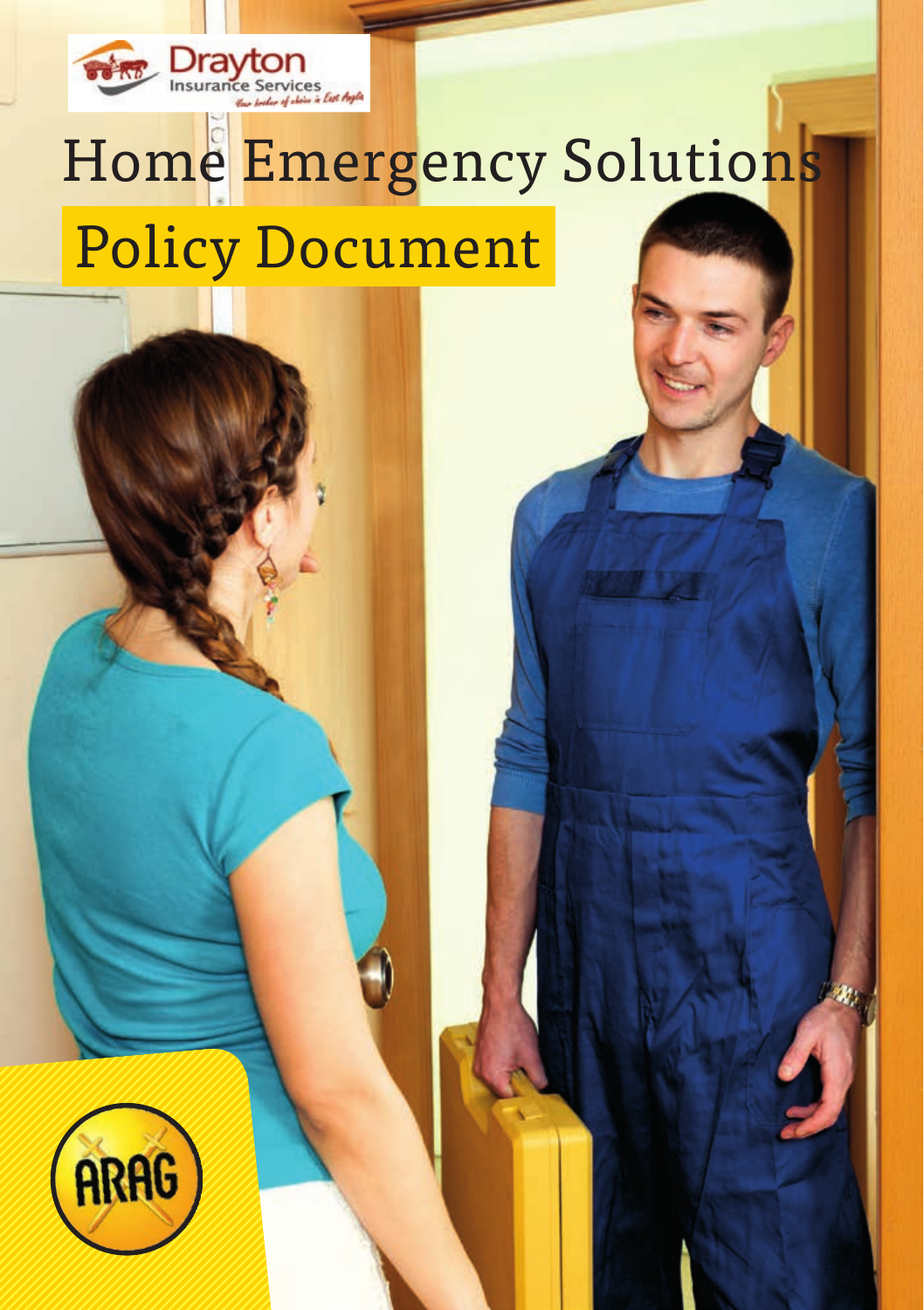## Home Emergency Solutions

Please read this document carefully to familiarise yourself with our terms and conditions, and how you can contact us if you have a home emergency. This section only summarises the policy cover; the policy wording starts from page 3 and provides full terms, conditions and exclusions of the insurance contract between us.

If you are unsure about anything in this document please contact whoever you purchased your policy from.

Make a claim

To claim under this policy telephone 0330 303 1538 (lines are open 24 hours a day, 365 days a year). For more information, please see the 'Claims procedure'.

## Main benefits of Home Emergency Solutions

With one call to us, an approved contractor will come to your home and make emergency repairs. We will cover you for up to £500 for all contractor's costs and changes; and parts and materials used arising from the same emergency. Our cover includes all the following domestic emergencies:

- the complete breakdown of your heating system
- plumbing and drainage problems
- damage which affects your security, including locks and windows
- if your only toilet is broken
- loss of your power supply
- lost keys
- vermin infestation
- Optional annual central heating boiler servicing is available on a pay per use basis by calling 01977 781493.

In addition we provide alternative overnight accommodation if your home is unsafe or uncomfortable to stay in.

Our service is available 24 hours a day, 365 days a year and for additional peace of mind all our permanent repairs are guaranteed for 12 months.

## Who is ARAG?

ARAG UK is part of ARAG SE, a global leader in legal expenses and assistance insurance which generates annual premium income in excess of £1.5 billion.

We recognise that we will only grow by ensuring that we provide responsive products and an excellent service to our customers. We are committed to providing our Home Emergency Solutions customers with a rapid response and faultless customer service if an emergency seriously affects the home.

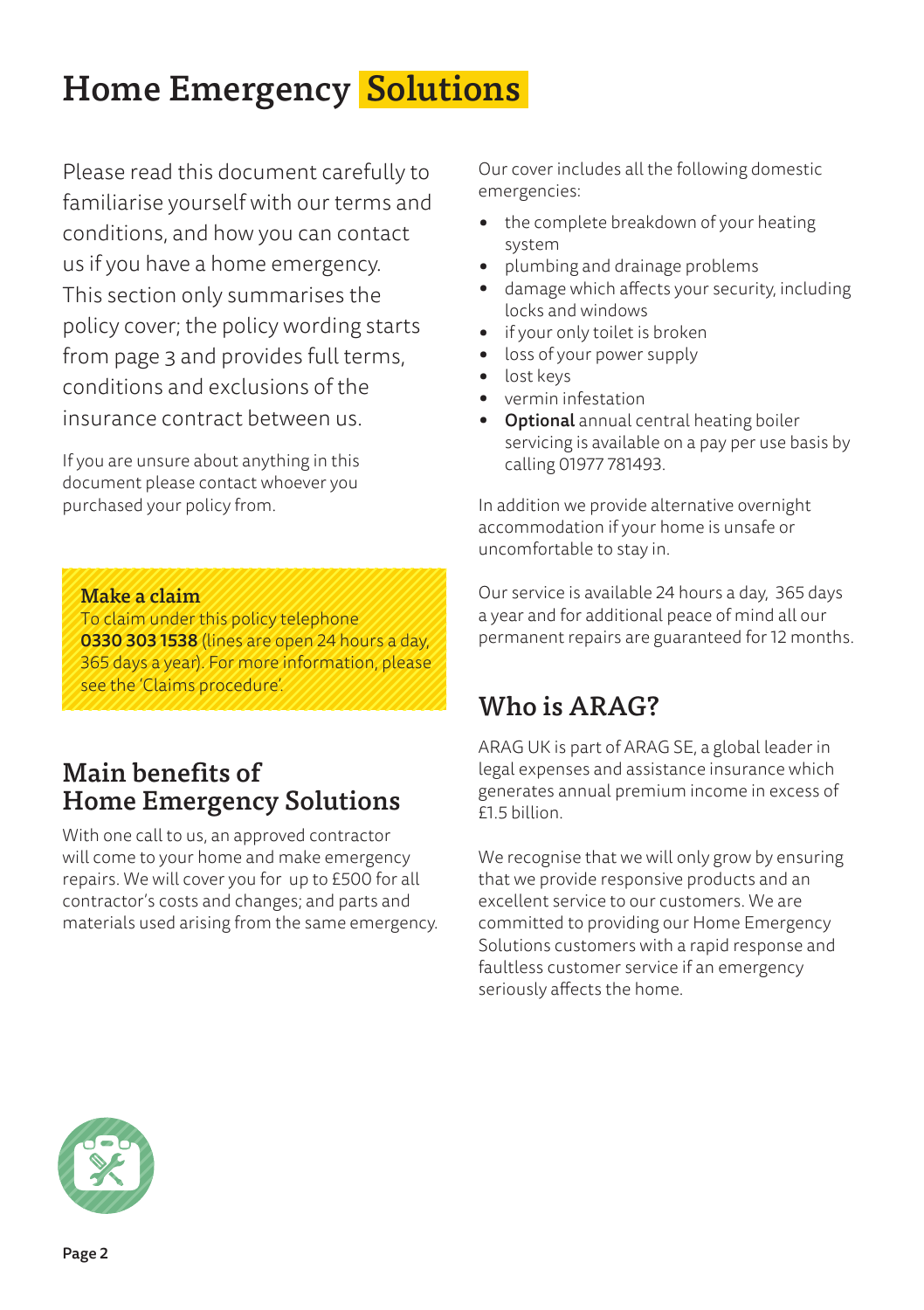## Claims procedure

In the event of a home emergency:

- 1. please telephone 0330 303 1538 (lines are open 24 hours a day, 365 days a year) as soon as possible, providing us with your name, address, postcode, and the nature of the problem
- 2. we will record your details and then decide on the best course of action to limit your loss and/ or repair the damage. If the incident relates to an emergency covered under this policy, we will instruct a member of our emergency contractor network. Poor weather conditions or remote locations may affect normal standards of service
- 3. if you are claiming for alternative accommodation costs you must obtain our authority to incur costs before booking somewhere to stay. You will have to pay for the accommodation when you check out and send your receipt to us to be reimbursed
- 4. it is important you notify us as soon as possible of any claim, and do not call out your own contractors as we will not pay their costs and it could stop your claim being covered
- 5. you must report any major emergency which could result in serious damage to the home or injury, to the Emergency Services or the company that supplies the service
- 6. your call may be recorded for training and security purposes and will be answered as soon as possible.

### What happens if the insurer cannot meet its liabilities?

AmTrust Europe Limited is covered by the Financial Services Compensation Scheme (FSCS). You may be entitled to compensation up to 90% of the cost of your claim, in the unlikely event that the insurer cannot meet its obligations. Further information about compensation scheme arrangements is available from the FSCS.

## About us and your insurer

ARAG plc is authorised to administer this insurance on behalf of the insurer AmTrust Europe Limited.

## Home Emergency Solutions

This policy is evidence of the contract between you and the insurer.

#### Your policy cover

Following an Insured event which results in a home emergency the insurer will pay emergency costs provided that:

- 1) You have paid the insurance premium.
- 2) The claim is reported to us
	- a) during the period of insurance
	- b) immediately after you first become aware of a home emergency.
- 3) You always agree to use the contractor chosen by us.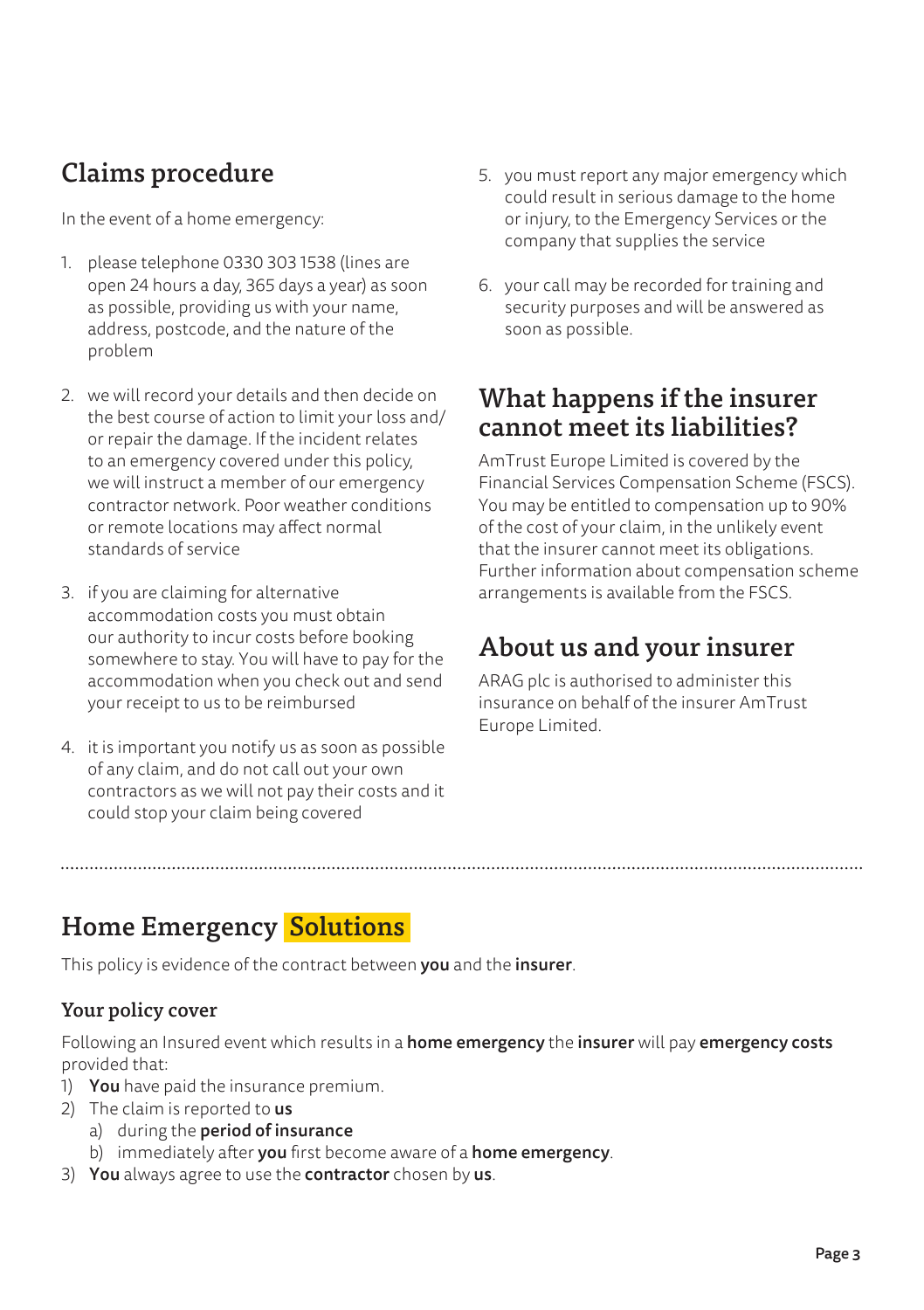## Insured events covered

#### 1 Main Heating System

 The total failure or complete breakdown, whether or not caused by accidental damage, of the main heating system (including a central heating boiler, all radiators, hot water pipes and water storage tanks) in your home.

#### 2 Plumbing & Drainage

 The sudden damage to, or blockage or breakage or flooding of, the drains or plumbing system including water storage tanks, taps and pipe-work located within your home, which results in a home emergency.

#### 3 Home Security

 Damage (whether or not accidental) or the failure of external doors, windows or locks; which compromises the security of your home.

#### 4 Toilet Unit

Breakage or mechanical failure of the

toilet bowl or cistern resulting in the loss of function providing there is no other toilet in your home.

#### 5 Domestic Power Supply The failure, whether or not caused

accidentally, of your home's domestic electricity or gas supply.

#### 6 Lost Keys

 The loss or theft of the only available keys, if you cannot replace them to gain access to your home.

#### 7 Vermin Infestation

 Vermin causing damage inside the home or a health risk to you.

#### 8 Alternative Accommodation Costs Your overnight accommodation costs including transport to such accommodation following a **home emergency** which makes the home unsafe, insecure or uncomfortable to stay in overnight.

## What is not covered by this policy

| <b>You</b> are not covered for any claim arising from or relating to:<br><b>emergency costs</b> which have been incurred before we accept a claim<br>1) |                                                                                                                                                                                                                                                                                                                           |  |  |
|---------------------------------------------------------------------------------------------------------------------------------------------------------|---------------------------------------------------------------------------------------------------------------------------------------------------------------------------------------------------------------------------------------------------------------------------------------------------------------------------|--|--|
| 2)                                                                                                                                                      | an Insured event which happens within the first 48 hours of cover if you purchase this policy at a<br>different date from any other related insurance policy                                                                                                                                                              |  |  |
| $\mathsf{3}$                                                                                                                                            | <b>emergency costs</b> where there is no one at <b>home</b> when the <b>contractor</b> arrives                                                                                                                                                                                                                            |  |  |
| 4)                                                                                                                                                      | any matter occurring prior to, or existing at the start of the policy, and which you believed or<br>ought reasonably to have believed could give rise to a claim under this policy                                                                                                                                        |  |  |
| 5)                                                                                                                                                      | any wilful or negligent act or omission or any third party interference or faulty workmanship<br>which does not comply with recognised industry standards or manufacturer's instructions                                                                                                                                  |  |  |
| 6)                                                                                                                                                      | a main heating system (including a <b>central heating boiler</b> ), which is more than 15 years old                                                                                                                                                                                                                       |  |  |
| 7)                                                                                                                                                      | LPG fuelled, oil fired, warm air, solar and un-vented heating systems or boilers with an output<br>over 60Kw/hr                                                                                                                                                                                                           |  |  |
| 8)                                                                                                                                                      | the cost of making permanent repairs including any redecoration or making good the fabric of<br>your home<br>once the emergency situation has been resolved<br>a)<br>arising from damage caused in the course of the repair or investigation of the cause of the<br>b)<br>Insured event or in gaining access to your home |  |  |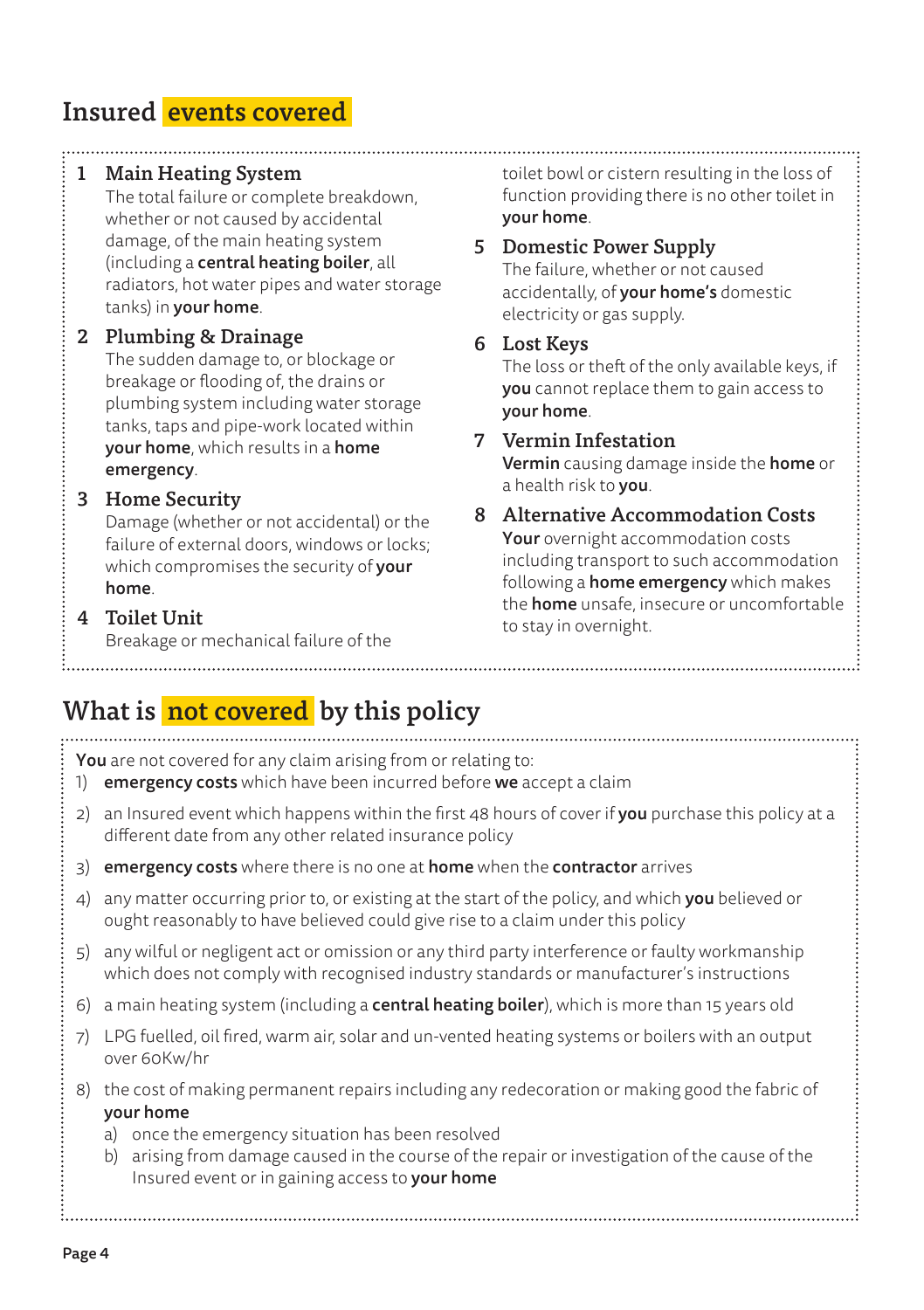|                                                                                                                                                                                                                                                               | 10) the replacement of parts that suffer damage or the gradual process of wear and tear over time<br>(such as dripping taps, washers or discs forming part of a tank pipe or tap)                                                                       |  |  |  |
|---------------------------------------------------------------------------------------------------------------------------------------------------------------------------------------------------------------------------------------------------------------|---------------------------------------------------------------------------------------------------------------------------------------------------------------------------------------------------------------------------------------------------------|--|--|--|
|                                                                                                                                                                                                                                                               | 11) garages, outbuildings, boundary walls, fences, hedges, cess pits, fuel tanks or septic tanks                                                                                                                                                        |  |  |  |
|                                                                                                                                                                                                                                                               | 12) your home being left unoccupied for more than 30 days consecutively                                                                                                                                                                                 |  |  |  |
| 13) goods or materials covered by a manufacturer's, supplier's and installer's warranty                                                                                                                                                                       |                                                                                                                                                                                                                                                         |  |  |  |
| 14) the failure of equipment or facilities which have not been installed, maintained or serviced in<br>accordance with legal regulations or manufacturer's instructions, or which is caused by a design<br>fault which makes them inadequate or unfit for use |                                                                                                                                                                                                                                                         |  |  |  |
| 15) a claim covered by another policy, or any claim that would have been covered by any other policy<br>if this policy did not exist                                                                                                                          |                                                                                                                                                                                                                                                         |  |  |  |
| 16) subsidence, landslip or heave                                                                                                                                                                                                                             |                                                                                                                                                                                                                                                         |  |  |  |
| 17) a property that is not <b>your</b> main residence or that <b>you</b> rent or let                                                                                                                                                                          |                                                                                                                                                                                                                                                         |  |  |  |
| 18) blockage of supply or waste pipes to <b>your home</b> due to freezing weather conditions                                                                                                                                                                  |                                                                                                                                                                                                                                                         |  |  |  |
|                                                                                                                                                                                                                                                               | 19) a) ionising radiations or contamination by radioactivity from any nuclear fuel or from any<br>nuclear waste from the combustion of nuclear fuel<br>b) radioactive, toxic, explosive or other hazardous properties of any explosive nuclear assembly |  |  |  |
|                                                                                                                                                                                                                                                               | or nuclear component thereof                                                                                                                                                                                                                            |  |  |  |

9) the interruption, failure or disconnection of the mains electricity, mains gas or mains water supply

- c) war, invasion, act of foreign enemy hostilities (whether war is declared or not), civil war, rebellion, revolution, insurrection or military or usurped power
- d) pressure waves from aircrafts or other aerial devices travelling at sonic or supersonic speed
- e) any terrorist action (regardless of any other cause or event contributing concurrently or in any other sequence to the liability) or any action taken in controlling, preventing or suppressing terrorist action. If the **insurer** alleges that by reason of this exclusion any liability or loss is not covered by this policy, burden of proving the contrary shall be upon you.

## Policy conditions

Failure to keep any of these conditions may lead the **insurer** to cancel **your** policy, or refuse to pay a claim.

#### 1. Your Responsibilities

#### You must:

- a) observe and keep to the terms of the policy
- b) not do anything that hinders us or the contractor
- c) tell  $us$  immediately after first becoming aware of any **home emergency**
- d) tell us immediately of anything that may materially alter our assessment of the claim
- e) cooperate fully with the **contractor** and us
- f) provide  $us$  with everything we need to help us handle the claim
- g) take reasonable steps to recover **emergency costs** that the insurer pays and pay to the insurer all costs that are recovered should these be paid to you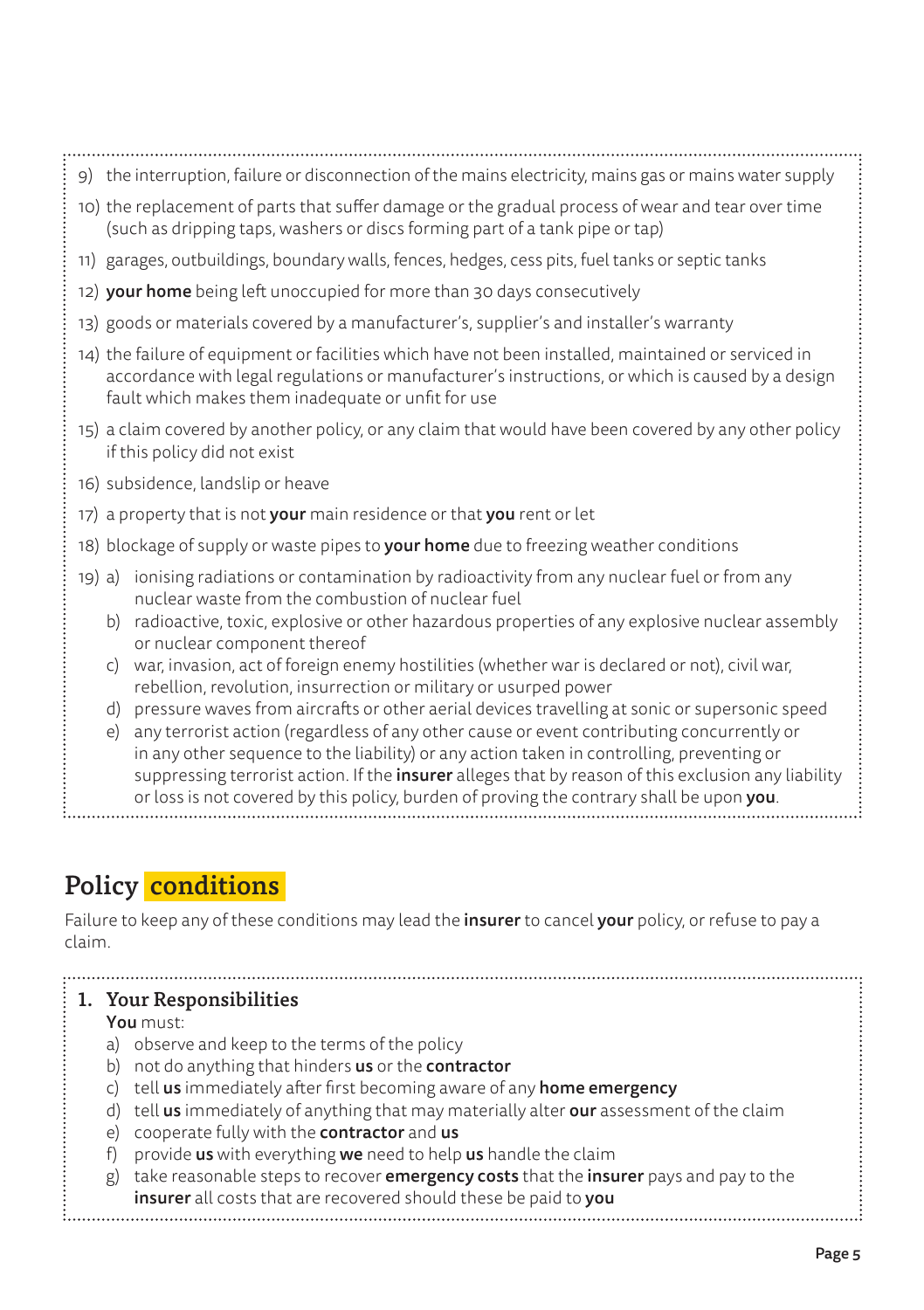- h) minimise any **emergency costs** and try to prevent anything happening that may cause a claim
- i) allow the insurer at any time to take over and conduct in your name any claim, proceedings or investigation
- j) be able to prove that the **central heating boiler** has been serviced within twelve months prior to a **home emergency** claim.

#### 2. Our Consent

We must give you our consent to incur emergency costs. The insurer does not accept liability for emergency costs incurred without our consent.

#### 3. Settlement

You must not settle the contractor's invoice or agree to pay emergency costs that you wish to claim for under this policy without **our** agreement.

#### Call out and labour costs

When settling **contractor's** call out charge and labour costs, unless stated otherwise on the contractor's invoice we will determine that the call out charge covers the cost of the contractor attending your home and disallows any time spent diagnosing the fault which has caused the Insured event. Any inspection time that is required to trace, access or identify the cause of the Insured event will be settled on the basis that the time is charged as labour costs.

#### 4. Disputes

If any dispute between you and us arises from this policy, you can make a complaint to us as described on the back page of this policy and we will try to resolve the matter. If we are unable to satisfy your concerns you can ask the Financial Ombudsman Service to arbitrate over the complaint.

#### 5. Fraudulent Claims

If you make any claim under the policy which is fraudulent or false, the policy shall become void and all benefit under it will be forfeited including the premium.

#### 6. Cancellation

- a) You may cancel the policy within 14 days of purchasing the cover with a full refund of the insurance premium paid, providing you have not made a claim which has been accepted under the policy.
- b) You may cancel this policy at any time by giving at least 21 days' written notice to us. The insurer will refund part of the premium for the unexpired period unless you have notified a claim which has been or is subsequently accepted under this policy in which case no return of premium shall be allowed.
- c) Where there is a valid reason for doing so, the **insurer** has the right to cancel the policy at any time by giving at least 21 days 'written notice to **you**. The **insurer** will refund part of the premium for the unexpired term. We will set out the reason for cancellation in writing. Valid reasons may include but are not limited to:
	- i) where the party claiming under this policy fails to co-operate with or provide information to us or the contractor in a way that materially affects our ability to process a claim, or our ability to defend the insurer's interests
	- ii) where the party claiming under this policy uses threatening or abusive behaviour or language, or intimidation or bullying of our staff or suppliers
	- iii) where we reasonably suspect fraud.

#### 7. Jurisdiction

This policy will be governed by English Law.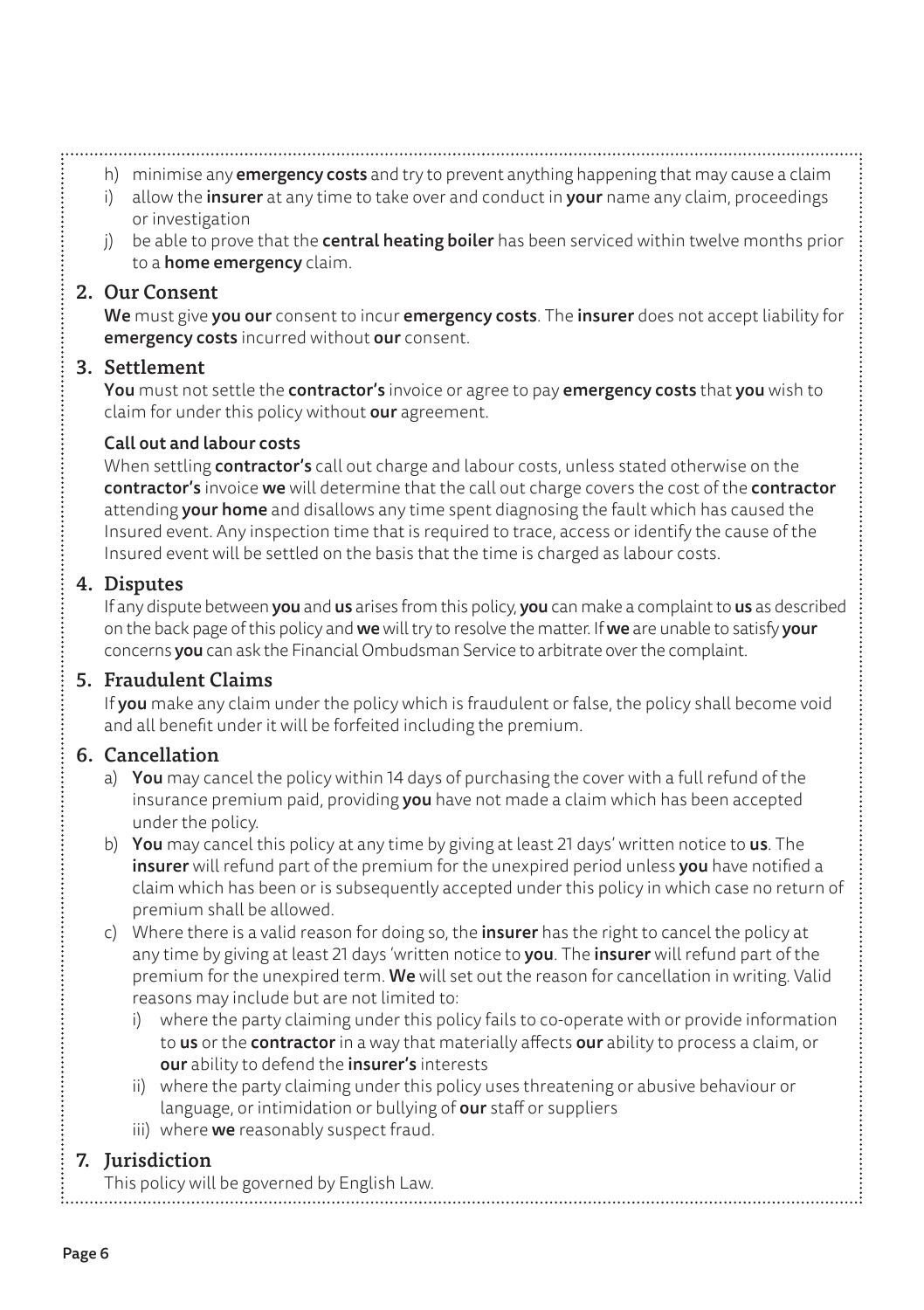#### 8. Data Protection Act

You agree that any information provided to us and/or the insurer regarding you will be processed by us and/or the *insurer*, in compliance with the provisions of the Data Protection Act 1998, for the purpose of providing insurance and handling claims, if any, which may necessitate providing such information to third parties.

#### 9. Contracts (Rights of Third Parties) Act 1999

 A person who is not party to this contract has no right to enforce the terms and conditions of this policy under the Contracts (Rights of Third Parties) Act 1999.

## Meaning of words & terms

Certain words and terms contained in this policy have been defined as they have the same meaning wherever they appear.

#### Central Heating Boiler

A boiler:

- a) located in **vour home** (or connecting garage). and
- b) which has been serviced no more than twelve months prior to the date of **your** home emergency.

#### **Contractor**

The contractor or tradesperson chosen by us to respond to your home emergency.

#### Emergency Costs

- a) Contractor's reasonable and properly charged labour costs, parts and materials, and where necessary,
- b) Alternative accommodation costs incurred under Insured Event 8.

The maximum payable by the *insurer* is £500 for all claims related by time or original cause.

#### Home

Your principal private dwelling used for domestic purposes only and situated within the United Kingdom, Channel Islands and the Isle of Man.

#### Home Emergency

A sudden unexpected event which clearly requires immediate action in order to:

- a) prevent damage or avoid further damage to the home, and/or
- b) render the **home** safe or secure, and/or
- c) restore the main services to the **home**. and/or

#### d) alleviate any health risk to you.

Insurer

AmTrust Europe Limited.

#### Period of Insurance

The period shown in **your** main insurance policy taken out at the same time as this policy.

#### Vermin

Brown or black rats, house or field mice, and wasps' or hornets' nests.

#### We/Us/Our

ARAG plc (or appointed agents on its behalf) who is authorised under a binding authority agreement to administer this insurance on behalf of the *insurer*, AmTrust Europe Limited.

#### You/Your

The person to whom this policy has been issued and anyone living in the **home**.

Signed by

Managing Director ARAG plc